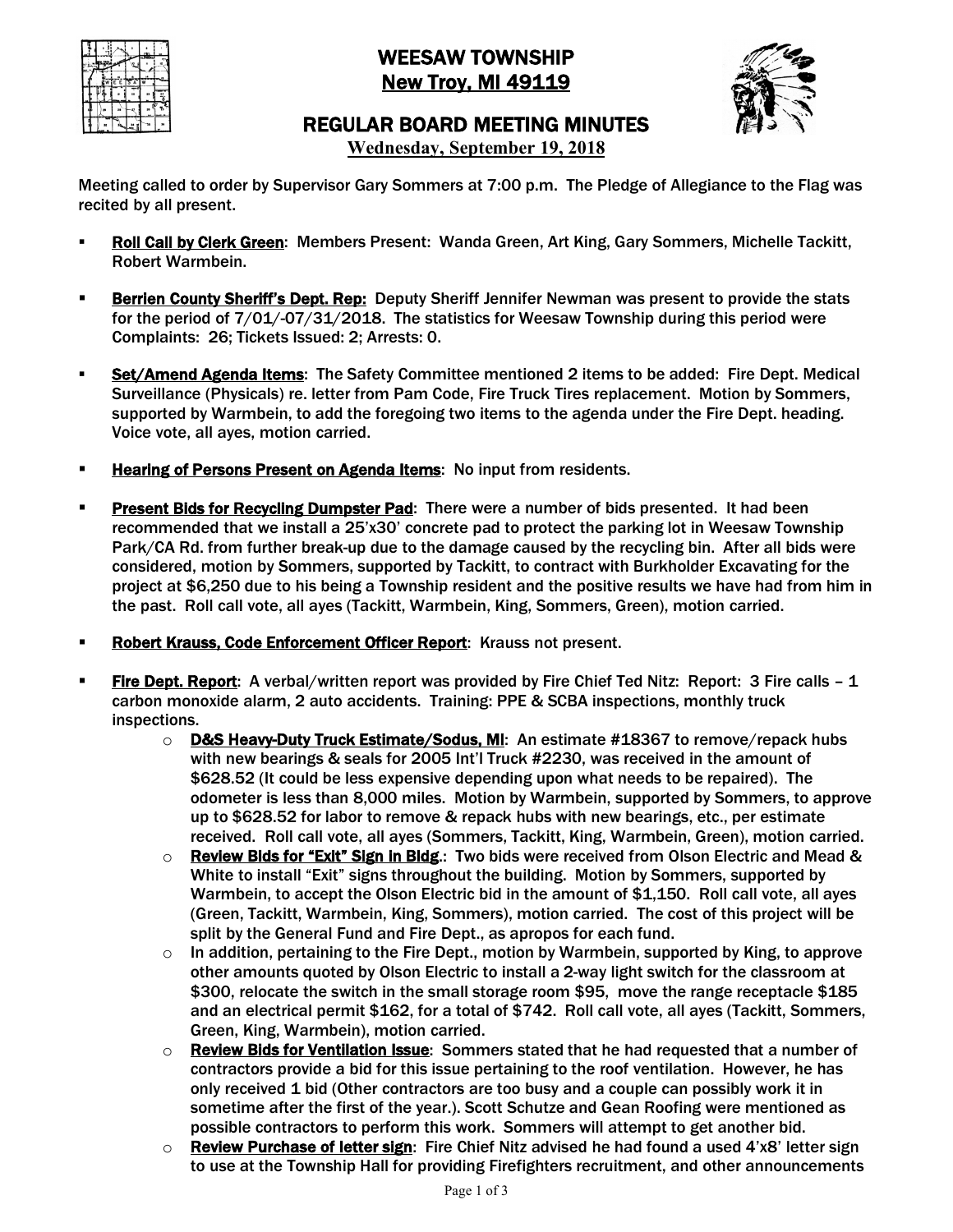to be made. He hopes to put it on a trailer in the future. Motion by Warmbein, supported by King, to purchase the used lettering sign at \$150. Roll call vote, all ayes (Sommers, King, Warmbein, Tackitt, Green), motion carried.

- $\circ$  Fire Dept. Laptop for Training Purpose: PC Consultants ran diagnostics on the laptop, and found no problems. The Fire Dept. personnel indicated it needed MS Windows software, such as Word and Excel. Resident Mike Metz advised that free software is available that they can download to the laptop. Green said she will have the Township I.T. person download this software if the Fire Dept. will leave laptop next Wed. when he is due to be in the Township for the other township computers. Motion by Green, supported by Tackitt, to have PC Consultants look at the laptop when he is present next week. Voice vote, all ayes, motion carried.
- $\circ$  Approve webbing for S.C.B.A. masks: Motion by Warmbein, supported by Sommers to approve \$667 for straps for the S.C.B.A. masks. Roll call vote, all ayes (Sommers, Warmbein, King, Tackitt, Green), motion carried.
- o **Approve Pump Tests for 2 Fire Trucks**: Motion by Sommers, supported by King, to approve \$500 for pump tests for truck numbers 2220 and 2330. Roll call vote, all ayes (Tackitt, Sommers, Warmbein, King, Green), motion carried.
- o Approve In-House Hose Testing: Motion by King, supported by Warmbein, to approve under \$1,500 for the firefighters to perform hose testing for the Fire Dept. hoses. Roll call vote, all ayes (Green, Tackitt, Sommers, King, Warmbein), motion carried.
- $\circ$  Approve purchase of Refurbished Pager: Motion by Warmbein, supported by Tackitt, to approve the purchase of the refurbished pager for \$150. Roll call vote, all ayes (Warmbein, King, Sommers, Tackitt, Green), motion carried.
- $\circ$  Approve Halloween Party: Ted Nitz indicated that the Halloween Party is planned for Saturday, October 27, 2018, 7-9:00 p.m. Motion by Sommers, supported by King, to approve the Halloween Party as indicated. In addition, Trick or Treat times will be from 5-7 p.m. the same evening.
- o **Approve Medical Surveillance (Physicals)**: Tackitt found the documentation from Biocare for providing this service to the Firefighters, which is required by OSHA. A medical evaluation is required for all participants. Warmbein will coordinate the medical surveillance procedure.
- $\circ$  Tires: Motion by Sommers, supported by Tackitt, to replace the tires on the following Fire vehicles: #2231 tanker, #2232 tanker (10 tires for each tanker), #2270 rescue vehicle (6 tires) at a total cost of \$13,000. Roll call vote, all ayes (Green, Tackitt, Sommers, King, Warmbein), motion carried.
- Approve Previous Minutes: Last month's Fire Dept. report indicated a pancake breakfast; however, Fire Chief Nitz reported that the planned pancake breakfast had been cancelled. Motion by Warmbein, supported by King, to approve the Regular Board Meeting minutes of Wed., 08/22/18, as presented. Voice vote, all ayes, motion carried.

## Correspondence:

- o I&M Tree Trimming notification; I&M Electric Franchise no ordinance verbiage received from I&M yet; B&F Insurance Renewal – provided to Board and Zoning for review and changes; Emergency test of 9/20/18 notification
- Approve Accounts Payable Monthly Expenditures Report: Motion by Warmbein, supported by Sommers, to approve the Accounts Payables as presented as follows: General Fund \$24,611.22; Fire Dept. \$4,141.78; Ambulance \$2,448.77; Sewer Fund \$6,515.65, Other - Lynn St. Water Assessment note payment \$5,712.89, USDA Sewer Ph 2 note payment \$13,901.25; for a Total of all Expenditures: \$57,331.56. Roll call vote, all ayes (Sommers, Tackitt, King, Warmbein, Green), motion carried. Sommers reported that he spoke with Warren Histed (GRSD), about the hefty charges we have been charged in the past. Warren has credited Sewer account in the amount of \$636, and advised us to contact I&M regarding the other charges for reimbursement– the equipment is not defective, but it is overheating due to the fact that the voltage from the power company is not clean energy and the voltage is over 240 volts (which is the maximum voltage it should be). Sommers will contact I&M regarding this issue, and we will fill out a claim form in order to be reimbursed for the GRSD charges during the past months.